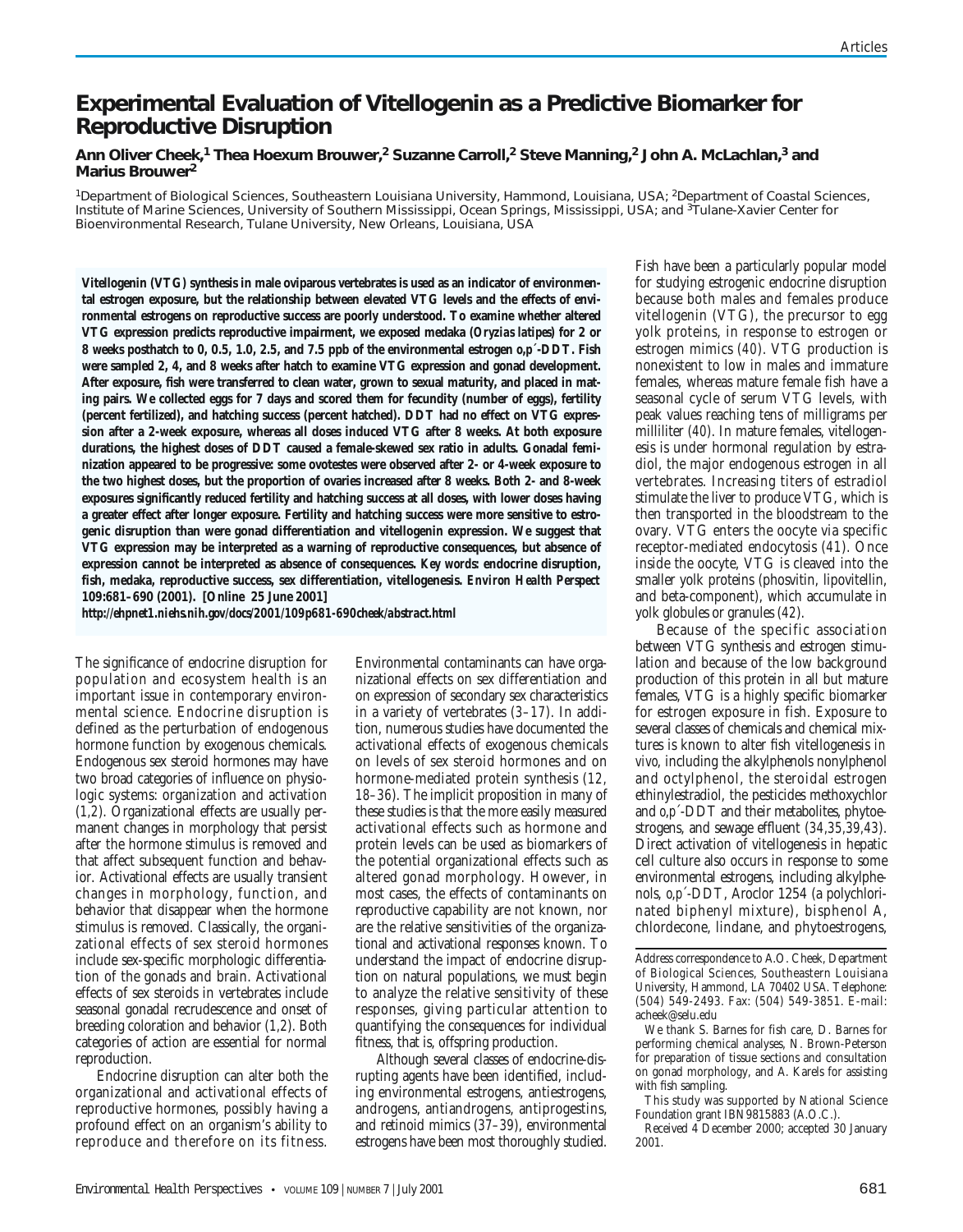although sensitivity appears to vary depending upon the donor species (*40,44–46*).

Although alterations in vitellogenesis have been well documented *in vivo* and *in vitro*, the effects of environmental estrogens on sex differentiation in fish have only recently been investigated. Alkylphenol exposure caused feminization of the testis in medaka [*Oryzias latipes* (*8,9*)] and carp [*Cyprinus carpio* (*7*)] and reduced testis and ovary growth in juvenile rainbow trout [*Oncorhynchus mykiss* (*47,48*)]. *o*,*p*´-DDT also caused feminization in medaka, either by immersion exposure of fry (*11*) or by injection into fertilized eggs (*10*). However, neither the  $\rho$ , $p'$  nor  $p$ , $p'$  isomer of DDE altered sex differentiation in juvenile rainbow trout (*49*). Vinclozolin, a fungicide with antiandrogen action in mammals, showed no effect on fathead minnow (*Pimephales promelas*) ovarian or testicular development (*50*).

Recently, the effects of natural and environmental estrogens on reproductive success (number of offspring produced) have been investigated in laboratory exposures of adult males. Estradiol exposure of adult males caused decreased hatching success in medaka (*51*) and in fathead minnows (*52*). Octylphenol and bisphenol A also reduced male fertility (percent fertilized) and embryo survivorship in medaka mating trials (*51,53*). Very few studies in fish have examined the effects of developmental exposure to environmental estrogens on subsequent reproductive success, and no studies have yet addressed the link between vitellogenin induction, sex differentiation of exposed fish, and reproductive success.

This study addresses two issues: the effects of developmental estrogen exposure on individual fitness (number of offspring) and the utility of VTG as a predictive biomarker for altered sexual development and impaired reproduction. We predict that developmental exposure to environmental estrogens will have an organizational or permanent effect on gonad morphology and reproductive function, but that it will have an activational or transitory effect on VTG production (i.e., exposed animals will produce VTG only while the stimulus is present). If this is the case, VTG serves as an excellent biomarker of current estrogenic exposure, but it may not indicate organizational effects such as altered sex differentiation and impaired reproductive function.

We exposed developing medaka to *o*,*p*´- DDT for 2 or 8 weeks posthatch and examined the effects of exposure on VTG synthesis, sex differentiation, and reproductive success. We used medaka as a model because they are easily maintained in the laboratory and are known to be sensitive to environmental estrogens (*8–11,53,54*). We chose to use *o*,*p*´-DDT as a model environmental estrogen for several reasons. First, although DDT use was banned in the United States in 1973, DDT isomers and metabolites are extremely stable and are globally distributed at concentrations ranging from 0 to 10 ppm (*55*). Second, *o*,*p*´-DDT is known to be a relatively potent environmental estrogen in frogs (*56*), turtles (*57*), birds (*58*), and mammalian cells (*59*). Finally, recent work has shown that *o*,*p*´-DDT feminizes developing male medaka (*10,11*).

In this study we show that *o,p*´-DDT is estrogenic in medaka: it stimulates VTG synthesis in juveniles and adults, feminizes developing males, and reduces reproductive success. However, VTG expression was the least sensitive physiologic response to estrogenic endocrine disruption.

### **Methods**

*Animals.* Adult medaka were taken from the broodstock at the University of Southern Mississippi Institute of Marine Sciences. Broodstock were maintained in glass aquaria submerged in a central water bath and held at 25°C with a 16 hr light:8 hr dark photoperiod. Fish were fed dry flake food three times daily and brine shrimp nauplii twice weekly. Mating groups were maintained at 27°C in individual mating chambers within a raceway receiving a continuous flow of well water. Females were examined daily, and egg clusters were collected and placed in embryo rearing medium (0.1% NaCl, 0.003% KCl, 0.004% CaCl<sub>2</sub> · 2H<sub>2</sub>O, and 0.016%  $MgSO_4$  ·  $7H_2O$ ; Carolina Biological, Burlington, NC). Upon hatching, fry were immediately transferred to exposure aquaria.

*Experimental design.* Gonadal differentiation in medaka occurs within the first 2 weeks after hatch and is sensitive to exogenous steroid hormones, including estrogens (*60*). To determine whether exposure to an environmental estrogen during the period of sex differentiation is sufficient to alter gonadal development and reproductive capacity, we treated fry throughout the period of sex differentiation (2 weeks posthatch) and then transferred them to well water. At 2, 4, and 8 weeks posthatch, 12 fish were sacrificed from each treatment, 6 for analysis of VTG expression and 6 for examination of gonad histology. Because sampling required several hours, treatments were processed in random order, and time of sampling was recorded in order to avoid confounding time-of-day effects with treatment effects. At sexual maturity (16 weeks posthatch), fish were placed in mating pairs. Three categories of mating pairs were established for each dose of DDT: exposed female  $\times$  solvent control male ( $n = 6$  pairs per dose), exposed male  $\times$  solvent control female ( $n = 6$ )

pairs per dose), and exposed male  $\times$  exposed female  $(n = 6$  pairs per dose). At the end of a 7-day mating trial, adults were sacrificed for analysis of VTG expression and gonad histology. As above, treatments were processed in random order.

To more closely approximate the lifelong exposure that nonmigratory fish potentially experience in the natural environment, fry were treated from hatch through early puberty (8 weeks posthatch), then transferred to well water. As in the previous experiment, 12 fish were sacrificed at 2, 4, and 8 weeks posthatch for analysis of VTG expression and gonad histology. At sexual maturity (12 weeks posthatch), adults were placed in mating pairs as described above. Adults were sacrificed for analysis of VTG and gonad histology at the end of the mating trial.

Fish care and treatment were in accordance with all guidelines of the Southeastern Louisiana University and University of Southern Mississippi Animal Care and Use Committees.

*Exposure conditions.* In both treatment paradigms, fry were exposed to well water, solvent (triethylene glycol), or 0.5, 1, 2.5, or 7.5 mg/L (ppb) *o*,*p*´-DDT in a flow-through system. Water was particle and carbon filtered, temperature adjusted, and aerated before entering test aquaria. The flow rate was maintained at 100 L/aquarium/day in an intermittent flow-through chamber similar to that described by Walker et al. (*61*). Aquaria were housed in a heated recirculating water bath at  $27 \pm 1^{\circ}$ C on a 16 hr light:8 hr dark photoperiod. The time weighted mean and SD of temperature, dissolved oxygen, and pH were  $27.1 \pm 0.5^{\circ}$ C,  $6.5 \pm 1.7$  mg/L, and  $9.0 \pm 0.2$ , respectively.

Treated and water control fry were exposed in duplicate 20-L aquaria (45 fry/aquarium), and solvent control fry were exposed in quadruplicate 20-L aquaria (45 fry/aquarium). Within each aquarium, fry were housed in a 1.5-L cylindrical mesh container to protect against physical damage and to allow more efficient foraging until 3 weeks of age, when they were released into the aquarium. Fry were fed microworms until day 3, microworms once and brine shrimp nauplii twice daily until day 6, and AquaTox Special dry flakes (Ziegler Bros, Gardner, PA) once and brine shrimp nauplii twice daily from day 7 to day 58. From day 57 to termination, fish were fed dry flakes three times and brine shimp nauplii once daily.

*Chemical analysis.* We purchased DDT from Lancaster Synthesis Inc. (Windham, NH) and measured DDT concentrations using gas chromatography with electron capture detection (GC/ECD). DDT was concentrated by solid phase extraction before analysis. Extraction efficiency ranged from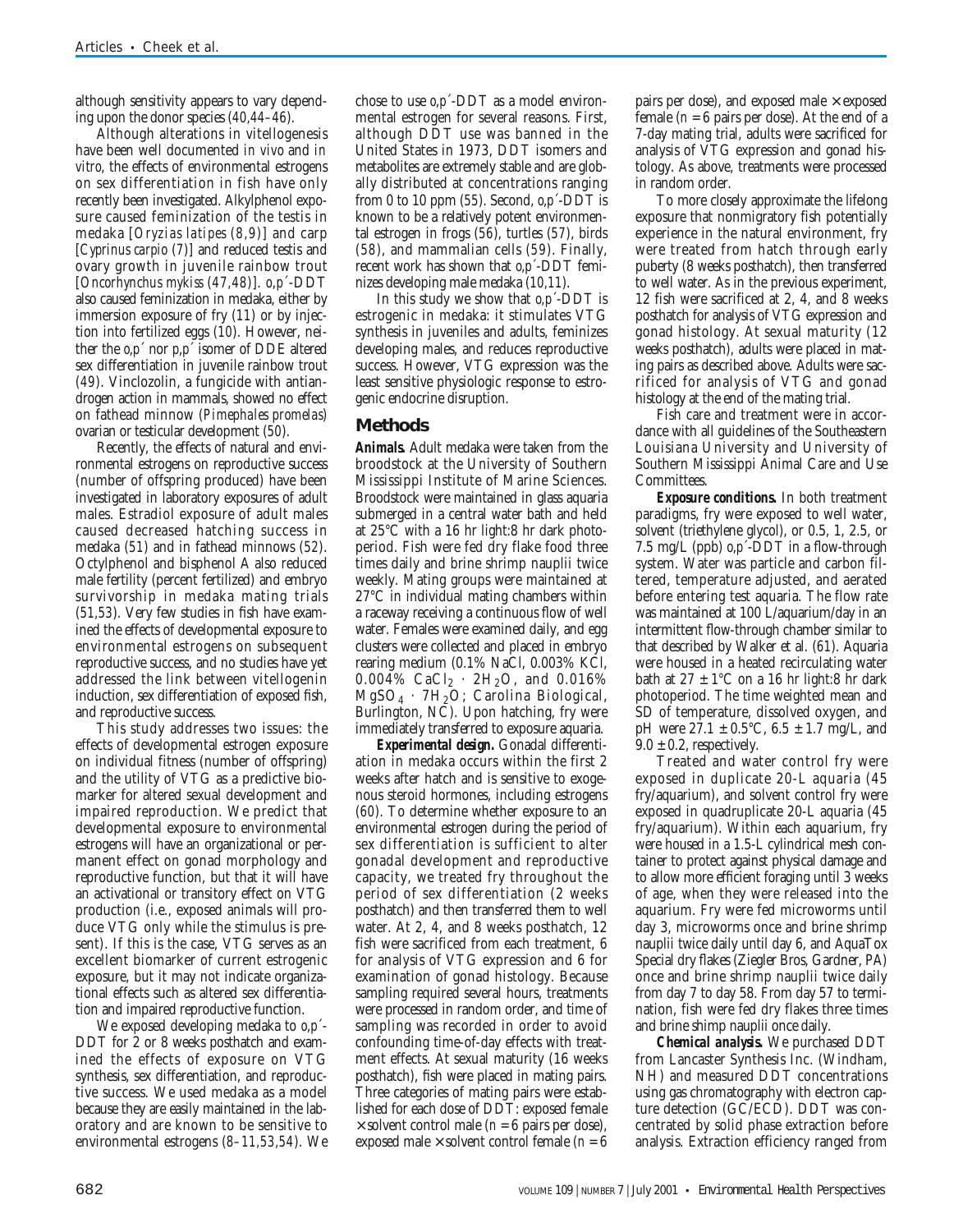91 to 104%. Actual doses were 50–80% of the nominal dose (Table 1) and are shown in all figures and tables.

*Vitellogenin analysis.* Fish smaller than 90 mg were euthanized in ice-cold MS-222 (0.1 mg/mL) and homogenized in ice-cold phosphate-buffered saline (pH 7.3) supplemented with 20 µM leupeptin, 1 mM phenylmethyl sulfonyl fluoride (PMSF), 5 mM dithiothreitol, and 5 µg/mL aprotinin. The homogenate was immediately mixed with aprotinin [0.021 trypsin-inhibiting units (TIU)/100 µL homogenate]. Fish larger than 90 mg were bled by cutting a gill arc and collecting the blood into a heparinized microcapillary tube. Aprotinin (1 µL of 4.2) TIU/mL) was immediately added to whole blood samples. Both homogenates and blood were centrifuged at  $13,800 \times g$  for 5 min at 4°C, and the supernatant was aspirated and stored at –80°C until analysis.

We diluted homogenate and plasma samples in Laemmli sample buffer (100-fold for plasma samples and to 0.5 µg total protein per well for homogenates) and separated proteins by SDS-PAGE at 120 V for 2 hr. Proteins were electroblotted (45 V for 2 hr) to a polyvinylidene difluoride membrane. We detected VTG using a monoclonal fish vitellogenin antibody obtained from Nancy Denslow (University of Florida, Gainesville, FL) (*62*). VTG was visualized using the Vectastain ABCAmP kit (Vector Laboratories, Burlingame, CA) and quantified by densitometry using a BioRad gel documentation system and Quantity One software (BioRad, Hercules, CA). The density of all samples was normalized to micrograms protein per well (homogenates) or microliter equivalents of plasma per well. We then calculated the relative VTG score as the ratio of normalized sample density to normalized standard density. The standard consisted of pooled plasma from vitellogenic female medaka. Both microliter equivalents and microgram protein were known for the standard, allowing comparison with plasma samples and homogenate samples.

*Histologic examination.* Fish were fixed in 10% buffered formalin, embedded in paraffin, sectioned longitudinally, and stained with hematoxylin and eosin for analysis of gonad structure. We categorized a gonad as an ovotestis if both sperm tubules

**Table 1.** Nominal and measured doses of *o*,*p*'-DDT in exposure aquaria (mean ± SEM).

|                 |                 | Actual dose (µg/L) |  |  |
|-----------------|-----------------|--------------------|--|--|
| Nominal         | 2-Week          | 8-Week             |  |  |
| $dose(\mu q/L)$ | exposure        | exposure           |  |  |
| 0.5             | $0.23 + 0.02$   | $0.30 + 0.02$      |  |  |
| 1.0             | $0.50 \pm 0.03$ | $0.69 \pm 0.03$    |  |  |
| 2.5             | $1.37 + 0.12$   | $1.94 + 0.09$      |  |  |
| 75              | $4.32 + 0.23$   | $5.19 + 0.18$      |  |  |

and oocytes were present. Gonad maturity scores were assigned to adult male and female gonads. Scores were based on stages of oogenesis and spermatogenesis defined by Wallace and Selman (*42*) and Grier (*63*), respectively. Males were scored as follows: 1 if only spermatogonia were present; 2 if mostly spermatogonia were present, with some cysts of spermatids; 3 if sperm-filled cysts and tubules occupied < 50% of sectioned area; or 4 if sperm-filled cysts and tubules occupied > 50% of section area. Females were scored as follows: 1 if only primary oocytes were present; 2 if primary oocytes and early yolk vesicle stage oocytes were present; 3 if primary oocytes, early yolk vesicle oocytes, and approximately 50% late yolk vesicle oocytes were present; or 4 if mostly late yolk vesicle oocytes and vitellogenic oocytes were present.

*Quantification of reproductive success.* The two groups of fry used in the 2- and 8 week exposures differed in time to reach sexual maturity, taking 16 and 12 weeks, respectively. Maturity was judged by the presence of distinct secondary sex characteristics. In both experiments, sex ratio at maturity was determined by examination of secondary sex characteristics, and fish were divided into three types of mating groups: female exposed  $\times$  control male (female), male exposed  $\times$  control female (male), and female exposed  $\times$  male exposed (both). This design allowed us to determine whether DDT had differential effects on female and male reproductive success and whether exposure of both partners caused more or less damage than exposure of only one partner.

We quantified reproductive success of each pair during a 7-day mating trial. We used three parameters to assess reproductive success: number of eggs per pair, percentage of eggs fertilized, and percentage of embryos that hatched and survived 72 hr. Number of eggs is a measure of fecundity and serves as an estimate of the effects of both male and female exposure on female reproductive success. Male exposure could potentially alter male pheromone production and responsiveness, thereby altering the pheromonal and behavioral cues received by females. Females could possibly respond by changing egg production. The percentage of fertilized eggs serves as a measure of male fertility (when the male is exposed) and female fertility (when the female is exposed). Finally, the percentage of embryos that hatch serves as an estimate of individual fitness (number of offspring produced). At the end of the reproductive trials, adults were sacrificed for analysis of VTG and examination of the gonads.

*Statistics.* We compared survival (percent that survived) of treated fish to survival in triethylene glycol and water control groups by  $\chi^2$  analysis. We analyzed size (milligrams wet

weight) relative to dose and age and VTG score relative to dose and age by two-way analysis of variance (ANOVA). To examine time-of-day effects, we analyzed adult female VTG scores over the course of the sampling day by one-way ANOVA. To evaluate the effects of developmental DDT exposure on adult VTG synthesis, adult male and female VTG scores relative to dose were analyzed by separate one-way ANOVAs. Because of the small subsample taken at each time point (*n* = 6), statistical analysis of the ratio of ovaries, testes, undifferentiated gonads, and ovotestes could not be performed. However, this crosssectional sampling allowed investigation of the process of gonad differentiation in 2- to 8-week-old fish. These results were supported by histologic and statistical analyses of adult sex ratio. Differences between the sex ratio of exposed adults and the expected 1:1 sex ratio were identified by  $\chi^2$  analysis. We analyzed changes in gonad maturity scores relative to time of day and dose by the Kruskal-Wallis test. Changes in reproductive parameters within a type of mating group (female only treated, male only treated, both treated) were analyzed by one-way ANOVA (main effect = DDT dose) followed by Dunnett's post hoc test to identify treatments that differed significantly from solvent controls. Correlations between percent hatched and VTG score were examined via simple regression. All values expressed as percentages were arcsine (square root) transformed before analysis. In all tests, α was set at 0.05.

# **Results**

*Survival and growth.* Solvent (triethylene glycol) had no effect on survival, but DDT treatment significantly reduced survival to sexual maturity in both experiments (Figure 1). DDT doses 0.50 µg/L significantly reduced survival in the 2-week exposure, whereas doses of 0.30, 1.94, and 5.19 µg/L, but not 0.69 µg/L, reduced survival in the 8 week exposure. DDT treatment appeared to significantly alter growth in both the 2- and 8-week exposures (two-way ANOVA, 2 week Ftime = 862.36, *p* < 0.0001; 8-week  $F_{time}$  = 471.66,  $p < 0.0001$ ; 2-week  $F_{DDT}$  = 5.49,  $p < 0.0001$ ; 8-week  $F_{DDT} = 12.18$ ,  $p <$ 0.0001; 2-week  $F_{time \times DDT} = 2.876$ ,  $p =$ 0.0003; 8-week  $F_{time \times DDT} = 5.112, p <$ 0.0001). In both exposures, fish were larger in DDT treatment groups where survivorship was lower, suggesting that density, not DDT, directly affects size. However, the highest dose of DDT in the 8-week exposure drastically decreased both survivorship and size, suggesting that long-term exposure to 5.19 µg/L DDT is extremely toxic.

*Vitellogenin synthesis.* DDT did not cause any significant change in VTG production in juvenile (2 to 8 weeks posthatch) or adult fish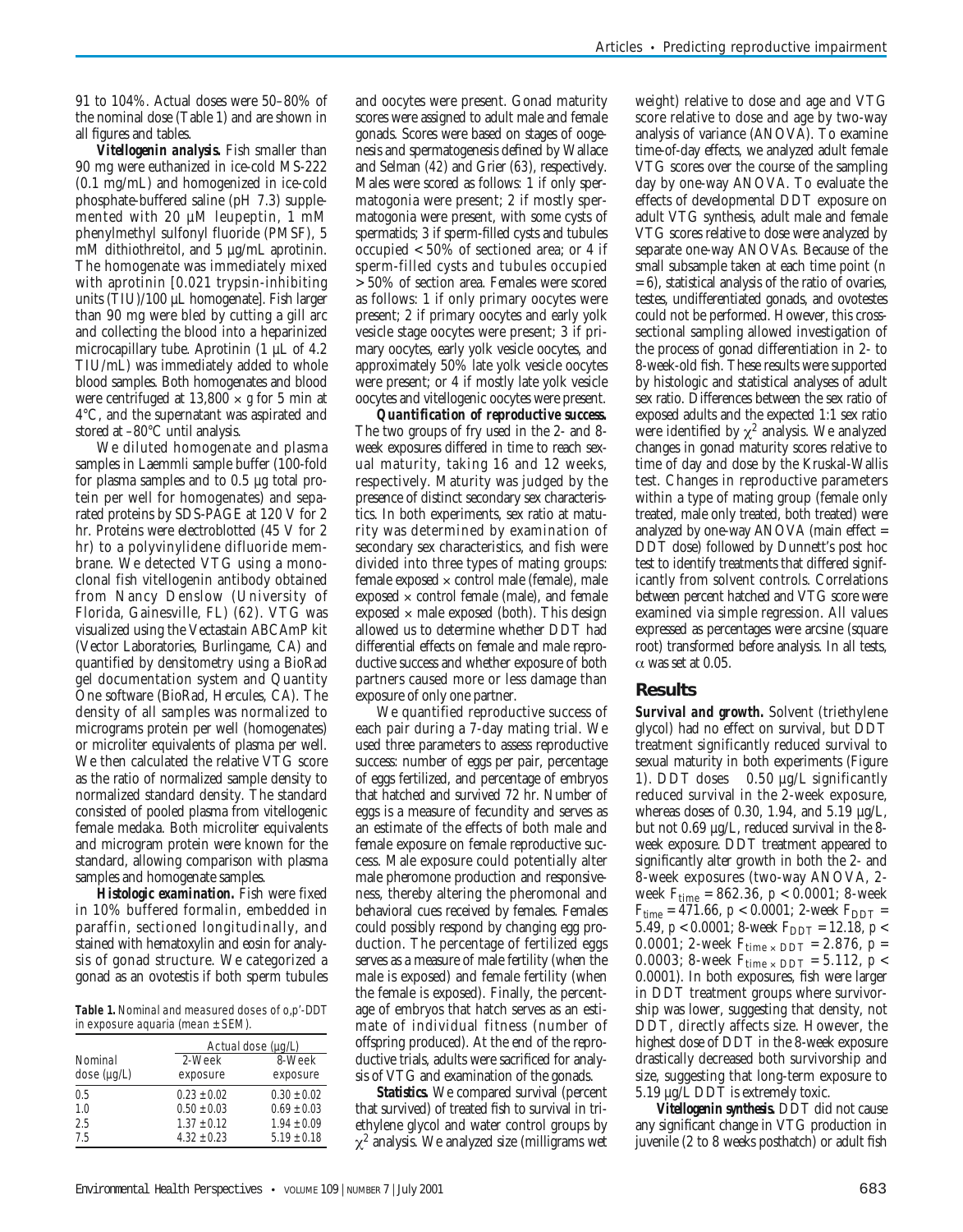(17 weeks posthatch) exposed for 2 weeks posthatch (Figure 2). VTG expression did increase over time, as expected with the onset of sexual maturity. When fry were continuously exposed to DDT for 8 weeks posthatch, VTG production was induced in a dose- and time-dependent manner (Figure 3). Once exposure ended at 8 weeks posthatch, VTG production was attenuated. Sexually mature fish (13 weeks posthatch) produced VTG, but not at the same levels as during DDT stimulation. Neither 2- nor 8-week developmental exposure to DDT induced significant VTG production in adult males, nor did it alter adult female VTG production (Figure 2B and Figure 3B). VTG synthesis in adult females did not change significantly over the 8-hr sampling period, indicating that vitellogenesis is a constant process in this daily spawning fish.

*Sex differentiation.* Developmental exposure to DDT caused a female-skewed sex ratio in adults (Figure 4). When exposure occurred during the first 2 weeks posthatch, only the highest dose (4.32 µg/L) caused feminization (Figure 4). When fry were exposed for 8 weeks posthatch, both the 1.94 and 5.2 µg/L doses caused a significantly female-skewed sex ratio (Figure 4). Cross-sectional sampling of exposed fry (*n* = 6 individuals per dose per sampling time) suggested that feminization was a progressive process. In fry exposed for 2 weeks posthatch (Figure 5), gonadal differentiation was not clearly distinguishable by light microscopy until 4 weeks posthatch. By 4 and 8 weeks, we observed a disproportionate number of ovaries in fry exposed to the highest doses of DDT (Figure 5). In some fry exposed for 8 weeks posthatch (Figure 6), ovotestes appeared after 2 and 4 weeks of exposure to the highest doses of DDT, whereas after 8 weeks only ovaries were observed (Figure 6). However, two males exposed to 1.94 µg/L DDT and sampled at sexual maturity (13 weeks) had ovotestes, suggesting that incomplete feminization occurred in these fish. These observations strongly suggest that *o*,*p*´-DDT-induced feminization is due to gonadal reorganization and not to differential mortality of DDT-exposed male fish.

*Gonadal condition of adults.* Although DDT caused a significantly female-skewed sex ratio at the highest doses, ovarian and testicular morphology of adults did not differ between DDT-treated fish and control fish. Neither testis nor ovary maturity scores varied significantly with DDT treatment in either the 2- or 8-week exposure (data not shown). Essentially, adult ovaries and testes appeared to be normal. However, two "males" exposed to 1.94 µg/L DDT for 8 weeks had ovotestes. In one of these individuals, a few primary

oocytes were scattered throughout the testis, but no mature sperm were present and this fish did not fertilize any eggs. In the other animal, approximately 50% of the gonad contained both primary and early yolk vesicle oocytes, but a few cysts of mature sperm were present (Figure 7) and this individual was able to fertilize eggs.



**Figure 1.** Survivorship in response to (*A*) 2- and (*B*) 8-week posthatch exposure to DDT (percent survived).In the 2-week exposure, most deaths occurred during the 2-week exposure period, whereas in the 8-week exposure, most deaths occurred during the first 4 weeks of exposure. The actual dose of 5.19 µg/L DDT proved to be extremely toxic, killing almost all fish after 8 weeks.

\*Treatments for which survivorship differed significantly from the solvent control (triethylene glycol) and the no treatment control (water).



**Figure 2.** VTG expression in (*A*) developing and (*B*) sexually mature fish in response to 2-week developmental exposure to DDT (mean ± SEM). Relative VTG score is defined in the text. In (*A*), bars represent mean VTG score for each treatment, regardless of sex. Sex could be determined only in a few fish at 8 weeks posthatch and in mature fish (17 weeks). DDT does not alter VTG expression (two-way ANOVA,  $F_{\text{DDT}}$  = 0.134,  $p$  = 0.98), but VTG expression does increase with age ( $F_{\text{age}}$  = 19.82,  $p$  < 0.0001), as expected. No DDT × age interaction occurred (F<sub>DDT × age</sub> = 0.13, *p* = 0.99). *n* = 6 indἶviduals per bar for all doses at 2, 4,<br>and 8 weeks; at 17 weeks, *n* = 12 (0 μg/L), *n* = 22 (0.23 μg/L), *n* = 23 (0.5 μg/L), *n* = 22 (1.3 µg/L). In (*B*), VTG production of sexually mature males and females (17 weeks) is not altered by developmental exposure to DDT [one-way ANOVA; males, F = 0.56, *p* = 0.73, *n* = 6 (0 µg/L), *n* = 11 (0.23 µg/L), *n* = 11 (0.5 µg/L), *n* = 12 (1.37 µg/L), *n* = 2 (4.32 µg/L); females, F = 0.16, *p* = 0.97, *n* = 6 (0 µg/L), *n* = 11 (0.23 µg/L), *n* = 12 (0.5 µg/L), *n* = 10 (1.37 µg/L), *n* = 5 (4.32 µg/L)].



**Figure 3.** VTG expression in (*A*) developing and (*B*) sexually mature fish in response to 8-week developmental exposure to DDT (mean ± SEM). In (*A*), bars represent mean VTG score for each treatment, regardless of sex. DDT altered VTG expression in a dose- and age-dependent manner ( $F_{DDT}$  = 11.76,  $p$  < 0.0001;  $F_{age}$  = 12.65, *p* < 0.001; F<sub>DDT × age = 2.07, *p* = 0.01), with higher doses inducing VTG after short-term exposure and<br>lower doses inducing VTG expression after longer exposure. VTG expression attenuates once the DDT</sub> stimulus is removed at 8 weeks posthatch. For all doses at 2, 4, and 8 weeks, *n* = 6 individuals per bar; at 13 weeks, *n* = 16 (0 µg/L), *n* = 22 (0.3 µg/L), *n* = 22 (0.69 µg/L), *n* = 15 (1.94 µg/L), *n* = 1 (5.19 µg/L). In (*B*), VTG production of sexually mature males and females (13 weeks) is not altered by developmental exposure to DDT (one-way ANOVA; males, F = 1.71, *p* = 0.17, *n* = 9 (0 µg/L), *n* = 11 (0.3 µg/L), *n* = 11 (0.69 µg/L), *n* = 6 (1.94 µg/L); females, F = 0.85, *p* = 0.52, *n* = 7 (0 µg/L), *n* = 11 (0.3 µg/L), *n* = 11 (0.69 µg/L), *n* = 9 (1.94 µg/L)).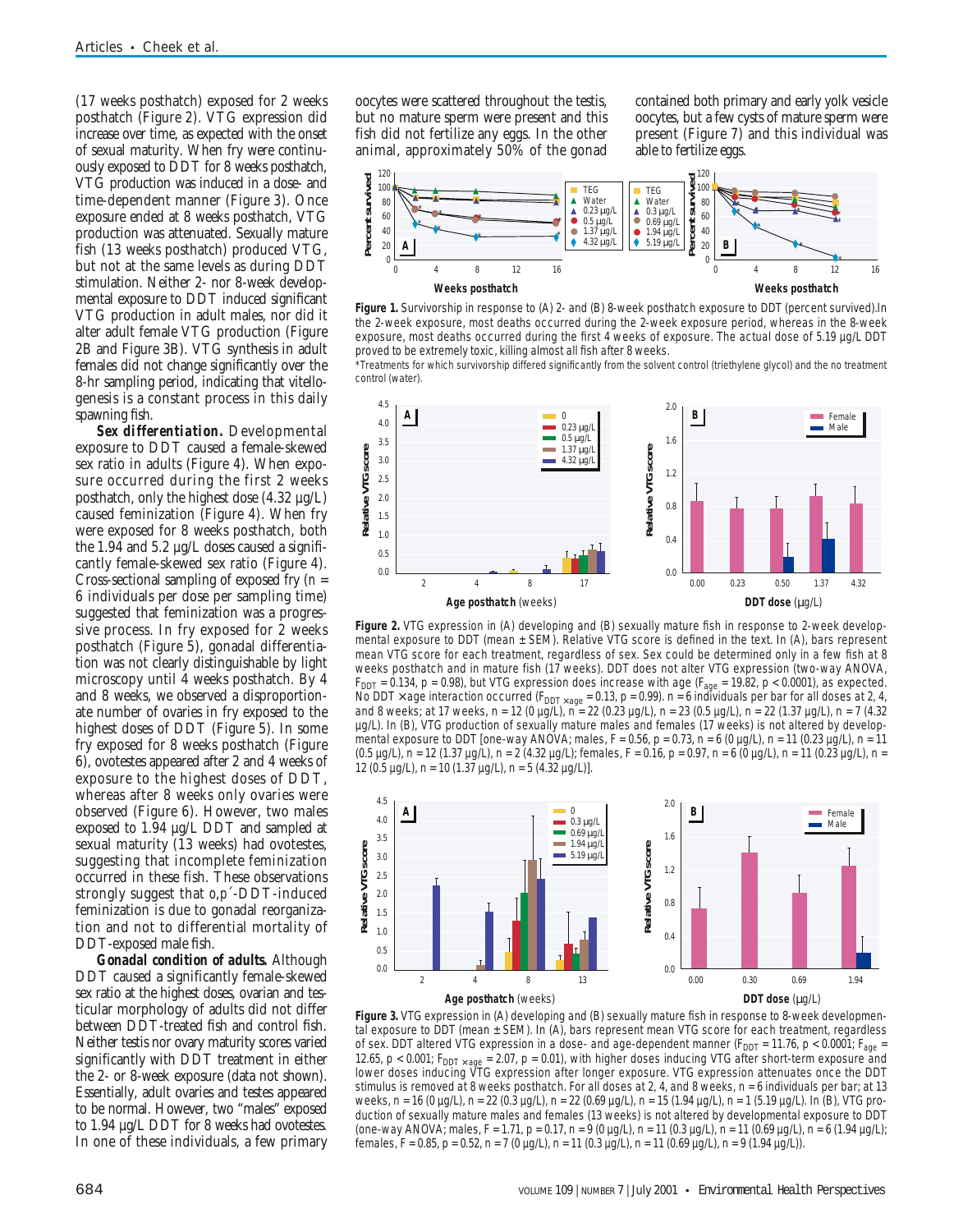*Reproductive success.* Developmental exposure to DDT had a relatively small impact on female fecundity (egg number). After a 2-week developmental exposure, the highest doses of DDT (1.37 and 4.32 µg/L) reduced fecundity of exposed females, but not of control females mated with exposed males (Table 2). The highest dose also reduced fecundity of pairs with both partners exposed, indicating that the effect on female fecundity is probably due to a direct action of DDT on ovaries. After an 8-week developmental exposure, so few individuals  $(n = 2$  females) survived the highest DDT dose (5.19 µg/L) that no mating pairs could be tested. Regardless of whether the female, male, or both partners were exposed, doses

1.94 µg/L did not reduce female fecundity (Table 2). Instead, 0.69 µg/L DDT significantly enhanced egg number in exposed females mated with control males.

Female and male fertility (percent fertilized) were significantly reduced by

75 50 25 **Percent of individua**

**Percent of individuals** 

 $\mathbf 0$ 

developmental exposure to DDT. After 2- or 8-week developmental exposure, female fertility was significantly reduced by doses of DDT 0.23  $\mu$ g/L (Figures 8 and 9). Male fertility was significantly decreased by doses

0.5 µg/L after a 2-week developmental exposure and by doses 0.3 µg/L after an 8 week developmental exposure (Figures 8 and 9). Interestingly, when both partners were exposed, fertility of fish exposed for 2 weeks was only reduced at the highest dose (4.32 µg/L), whereas fertility of fish exposed for 8 weeks was reduced at doses 0.69 µg/L (Figures 8 and 9).

Female and male fitness (percent hatched) were drastically reduced by developmental exposure to DDT (Figures 8 and 9). After a 2-week developmental exposure, doses from 0.23 to 1.37 µg/L significantly reduced hatching of embryos from exposed females. Oddly, the highest dose, 4.32 µg/L, had no effect on hatching. Hatching was also reduced for males exposed to doses 0.5 µg/L and mated



**Figure 4.** Adult sex ratio of medaka exposed to DDT for (*A*) 2 weeks or (*B*) 8 weeks during development. DDT feminized fish in a dose- and time-dependent manner: feminization occurred at a lower dose when exposure was longer. No statistical test could be performed for 8-week exposure to 5.2 µg/L DDT due to the small sample size. The total numbers per dose were as follows: for the 2-week group,  $n = 104$  (0 µg/L),  $n = 50$  (0.23 µg/L), *n* = 32 (0.5 µg/L), *n* = 32 (1.37 µg/L), *n* = 19 (4.23 µg/L); 8-week, *n* = 134 (0 µg/L), *n* = 36 (0.3 µg/L), *n* = 56 (0.69 µg/L), *n* = 41 (1.94 µg/L), *n* = 2 (5.2 µg/L). \*\*\*Ratios significantly different from 1:1  $(x^2 \text{ test}, p \quad 0.0010)$ .



with control females (Figure 8). When both parents were exposed, hatching was significantly reduced at all doses except 0.5 µg/L. After an 8-week developmental exposure of females or males or both to any dose of DDT, embryo hatching was catastrophically reduced (Figure 9). In most cases, < 20% of embryos hatched. The pronounced reduction in hatching success and the significant reduction in fertility suggest that DDT has genotoxic effects on germ cells.

Because hatching success was most sensitive to DDT exposure, we examined correlations between hatching success and adult VTG expression. Hatching success was not significantly correlated with VTG expression in adult fish in either the 2- or 8-week exposed fish (data not shown).

#### **Discussion**

Exposure of developing medaka to the environmental estrogen *o*,*p*´-DDT caused both time- and dose-dependent effects. Short-term developmental exposure (2 weeks) caused feminization at the highest dose and reduced fertility and hatching success at much lower doses, but it did not alter VTG synthesis in juveniles or in adults (Table 3). Long-term developmental exposure (8 weeks) feminized males at doses 1.94 µg/L and drastically reduced fertility and hatching success at doses

0.3 µg/L (Table 3). Long-term exposure also induced VTG synthesis in juveniles and adults at the lowest dose, but VTG production was attenuated once the estrogenic stimulus was removed so that the adult pattern of VTG synthesis in males and females was unchanged. Both experiments indicate that DDT had permanent organizational



**Figure 5.** Sex differentiation in medaka exposed to DDT for 2 weeks posthatch and sampled at (*A*) 2, (*B*) 4, and (*C*) 8 weeks of age. Abbreviations: O, ovary; OT, ovotestis; T, testis; U, undifferentiated. DDT exposure increases the proportion of fry with ovaries at 4 and 8 weeks of age. Six fish per treatment were sampled at each time point; therefore, no statistical analysis of sex ratio was possible.



**Figure 6.** Sex differentiation in medaka exposed to DDT for 8 weeks posthatch and sampled at (*A*) 2, (*B*) 4, and (*C*) 8 weeks of age. Abbreviations: O, ovary; OT, ovotestis; T, testis; U, undifferentiated. DDT exposure dramatically increased the proportion of fry with ovaries at 8 weeks of age. The female-skewed sex ratio in control fish sampled at 8 weeks is probably a stochastic occurrence due to the small sample size. Control adults did not show a skewed sex ratio (Figure 4). As in Figure 4, six fish per treatment were sampled at each time point, so no statistical analysis of sex ratio was possible.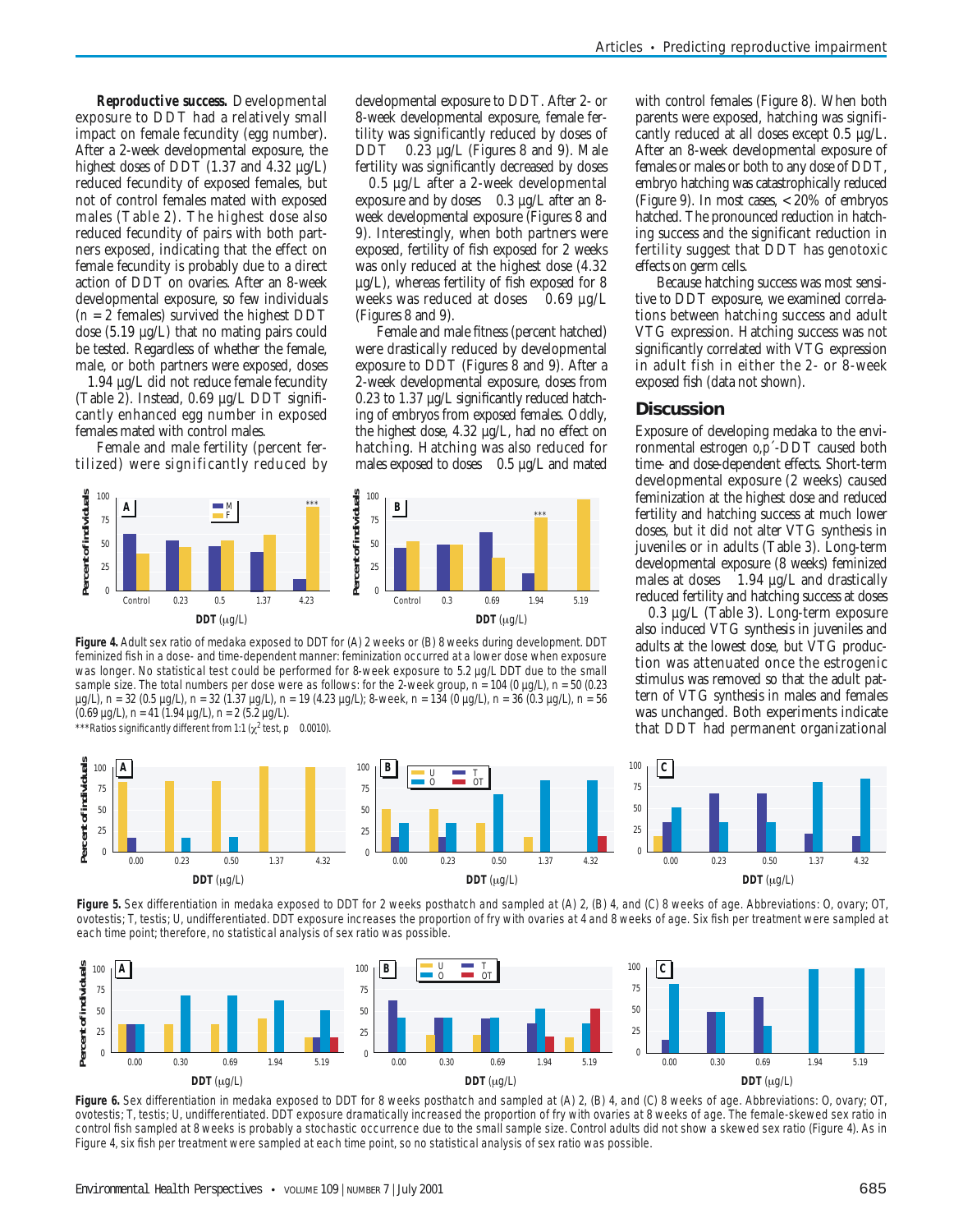effects on sexual development and reproductive function, but transitory activational effects on VTG production. Organizational responses were more sensitive to disruption than were activational responses; relative sensitivities were: hatching success > fertility >> gonad differentiation >> VTG production.

Our data show that VTG, as detected by Western blotting with a highly specific antibody, is a moderately sensitive indicator of current exposure to an environmental estrogen. Although ELISA quantification of VTG concentration is frequently considered the most sensitive method, Western blotting was chosen as the most appropriate and consistent means to provide accurate, specific detection in both types of sample matrices plasma and whole body homogenates. In our detection system, VTG-immunoreactive bands migrated identically in plasma, homogenates, and the female standard plasma. This detection system proved to be quite sensitive, requiring 100-fold dilution of plasma samples and dilution of whole body homogenates to  $0.5 \mu$ g total protein per well.

The sensitivity of the vitellogenic response to environmental estrogens may be species and compound specific. For instance, DDT stimulates VTG synthesis *in vivo* in mosquitofish [*Gambusia affinis* (*64*)], medaka (*11*), and rainbow trout (*65*), but not in catfish [*Ictalurus punctatus* (*66*)]. *In vitro*, DDT

stimulates VTG synthesis in rainbow trout hepatocytes (*40*), but fails to bind the seatrout (*Cynoscion nebulosus*) estrogen receptor (*67*). Crews et al. (*68*) suggested that such species-typical sensitivities to endocrine-disrupting compounds may depend on differences in circulating levels of sex steroid hormones and on receptor affinities.

Our data clearly show that developmental exposure to an environmental estrogen can have profound negative impacts on individual fitness. Most obviously, sexual development can be redirected from a male to female pathway, changing the population sex ratio and thus the number of available partners. More insidiously, testes may be partially feminized, reducing spermatogenic capacity. Most insidiously of all, fertility of eggs and sperm and hatching success of embryos can be severely impaired, even in individuals with histologically normal ovaries and testes.

Other studies that exposed medaka to DDT during development have also shown pronounced effects on gonadal development and sex ratio. Injection of a 227-ppm dose into eggs caused 86% sex reversal of genetic males (*10*), and immersion doses as low as 2.3 ppb (micrograms per liter) caused a significantly female-skewed sex ratio in medaka exposed for 3 months posthatch (*11*). In the present study, immersion doses of 2–4 ppb caused a female-skewed sex ratio,



**Figure 7.** (*A*) Testis in an adult male medaka (13 weeks posthatch) exposed to triethylene glycol for 8 weeks posthatch. (*B*) Ovotestis in an adult male medaka (13 weeks posthatch) exposed to 1.94 µg/L *o,p*´-DDT for 8 weeks posthatch. S, sperm. Arrowheads indicate primary oocytes and oocytes in the yolk vesicle stage (*42*).

| Table 2. Effect of DDT exposure of females and males on female fecundity (number of eggs). |  |  |  |  |
|--------------------------------------------------------------------------------------------|--|--|--|--|
|--------------------------------------------------------------------------------------------|--|--|--|--|

|                      |                      | No. of eggs       |                  |                        |  |
|----------------------|----------------------|-------------------|------------------|------------------------|--|
| Exposure<br>duration | <b>DDT</b><br>(µg/L) | Exposed<br>female | Exposed<br>male  | <b>Both</b><br>exposed |  |
| 2 Weeks              | 0                    | $59.0 \pm 6.3$    | $59.0 \pm 6.3$   | $59.0 \pm 6.3$         |  |
|                      | 0.23                 | $52.8 \pm 5.5$    | $81.7 \pm 11.5$  | $34.2 \pm 5.6$         |  |
|                      | 0.50                 | $41.3 \pm 5.2$    | $44.8 \pm 8.7$   | $59.5 \pm 10.9$        |  |
|                      | 1.37                 | $34.0 + 9.3*$     | $46.7 + 5.6$     | $45.7 \pm 10.3$        |  |
|                      | 4.32                 | $35.8 \pm 4.7^*$  | $-$ <sup>a</sup> | $9.0 \pm 6.0^*$        |  |
| 8 Weeks              | 0                    | $33.3 \pm 4.6$    | $33.3 \pm 4.6$   | $33.3 \pm 4.6$         |  |
|                      | 0.30                 | $52.7 \pm 5.4$    | $32.3 \pm 4.7$   | $45.3 \pm 6.2$         |  |
|                      | 0.69                 | $58.0 \pm 7.8$ *  | $32.0 \pm 4.0$   | $34.3 \pm 6.7$         |  |
|                      | 1.94                 | $47.6 \pm 8.1$    | $16.5 \pm 8.5$   | $21.5 \pm 2.8$         |  |

Exposed females were mated with control males, and exposed males were mated with control females.

*<sup>a</sup>*There were no pairs due to small number of individuals. \*Significantly different from the control (ANOVA followed by Dunnet's post hoc test,  $p$  0.05).

with efficacy depending on exposure duration. In contrast, sex differentiation in juvenile rainbow trout was completely unaltered by injection exposure to the DDT metabolites *o*,*p*´-DDE or *p*,*p*´-DDE (*49*). As mentioned above, sensitivity to particular environmental estrogens may depend on the hormone and receptor physiology of each species.

In medaka, other environmental estrogens appear to have less potent effects on sex differentiation than does DDT. Nonylphenol induced ovotestes in males exposed to approximately 25 ppb and induced sex reversal in fish exposed to 50 ppb for 3 months posthatch (*69*). In a separate study, lower, more environmentally relevant doses of nonylphenol (0.54–2 ppb) had no feminizing effect, but did appear to cause a male-skewed sex ratio at 0.77 ppb (*70*). β-Hexachlorocyclohexane (β-HCH; an isomer of the pesticide lindane) was less potent still, requiring a 3-month exposure to doses > 0.18 ppm to feminize medaka (*71*). Finally, methoxychlor at low doses (0.18–2.31 ppb) was completely ineffective, failing to alter sex ratio after developmental exposure (*70*).

Alterations in sex differentiation have not been as thoroughly examined in other fish species. In a laboratory study, Gimeno et al. (*7*) found that genetically male carp were feminized by exposure to relatively high doses of 4-*tert*-pentylphenol (0.1–1ppm) for 90 days posthatch. In field collections, Jobling et al. (*33*) observed a high proportion of intersex roach (*Rutilus rutilus*, a cyprinid fish) downstream from sewage treatment facilities. The authors defined intersex fish as having both male and female gonadal characteristics and assumed that the fish were feminized males because the percentage of males sampled at a site decreased as the percentage of intersex fish increased. Although alkylphenols and synthetic steroidal estrogens are possible feminizing agents in sewage effluent, the specific estrogenic component(s) of these effluents is currently unknown. Currently, analysis of the reproductive capacity of these feminized wild fish has not been reported.

In the present study, fertility and hatching success were quite sensitive to estrogenic disruption in both sexes, with significant impairment occurring at doses as low as 0.23 ppb DDT. DDT is probably transferred from the parent to the gametes as are other lipophilic contaminants in fishes (*72–75*). Parentally transferred DDT may directly or indirectly inhibit the ability of sperm to fertilize eggs and the capacity of eggs to be fertilized. Female fertility was more sensitive to developmental DDT exposure than was male fertility. The reduction in female fertility was not due to decreased egg production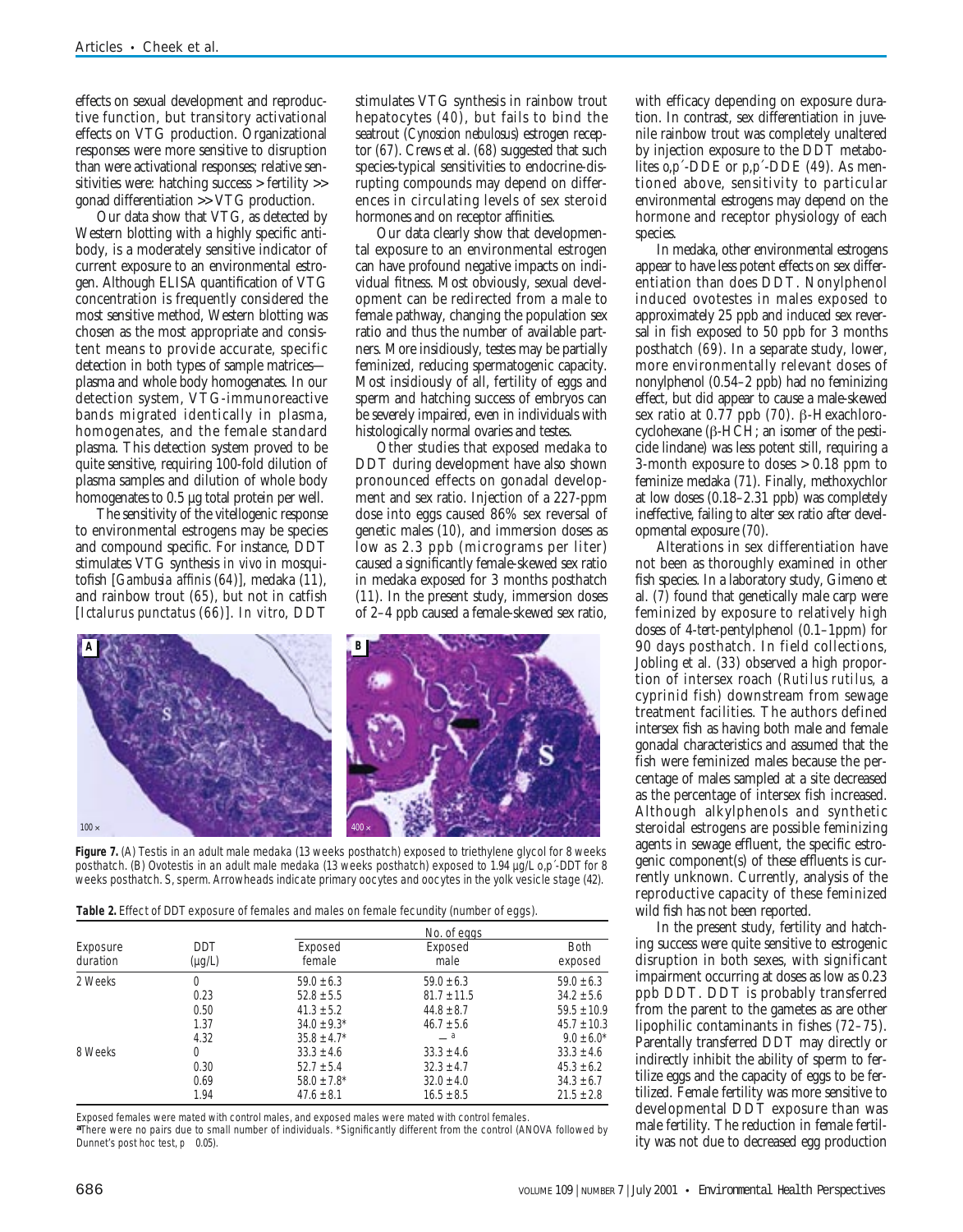because fecundity was only slightly reduced by DDT exposure (Table 2).

Because both male and female fertility were compromised, one would predict that exposure of both parents would catastrophically reduce fertilization. Interestingly, exposure of both parents appeared to rescue the fertility reduction (Figures 8 and 9). For instance, 2-week exposure to 1.37 µg/L DDT reduced fertilization when either the female or the male alone was exposed, but it did not reduce fertility when both parents were exposed (Figure 8). Although intriguing, the biological basis of these results is unclear. Several possibilities exist, including changes in fertilization systems at the molecular level and alterations in courtship initiation and consummation. Alternatively, the rescue effect observed may be a statistical artifact due to the relatively small sample size (*n* = 6 pairs per mating group). However, the consistency of the effect across both experiments suggests a biological basis.

Other environmental estrogens reduce fertility and hatching success in medaka, but with apparently lower potency. Developmental exposure to di(*n*-butyl) phthalate (776 mg/kg/day) reduced fecundity at doses approximately 1,000-fold greater than the effective dose of DDT (*76*), whereas doses of nonylphenol and methoxychlor in the same range as DDT (0.2–2 ppb) had no effect on fecundity or hatching success (*70*). Exposure of adult male medaka to DDT also reduces reproductive success, but much higher doses are required in adults than those that were effective during development. Octylphenol and bisphenol A significantly reduced fertility and hatching success at doses of approximately 20 ppb and 2.28 ppm, respectively (*51,53*). Neither nonylphenol nor di(2-ethylhexyl)phthalate affected male fertility or hatching success (*51,70*).

Very little work has examined the effects of environmental estrogens or other endocrine-disrupting compounds on reproductive success in other fish species. In fathead minnows, exposure of paired adult males and females to estradiol reduced egg production (*52*), and exposure of sexually mature males reduced the size of the fat pad and the breeding tubercles, a prominent male secondary sex characteristic (*77*). Adult exposure to nonylphenol (1–10 ppb) also reduced fat pad size in males and egg production in females, whereas exposure to butylbenzyl phthalate (100 ppb) had no effect (*78*). Developmental exposure to the presumed antiandrogen vinclozolin and its metabolites had no effect on sex ratio or fecundity in fathead minnows (*50*).

The differential potency of estrogenic compounds is probably due to differences in bioaccumulation. Medaka readily accumulate DDT: eggs collected from females exposed to 2.5 ppb DDT for 3 or 6 weeks contained an average of 3,600 ppm DDT (*11*). Although bioaccumulation studies of alkylphenols have not been performed in medaka, nonylphenol is rapidly metabolized and excreted via the bile in rainbow trout (*79*), suggesting that bioaccumulation is limited. Little is known about the kinetics of bisphenol A and phthalate metabolism in fish, but these compounds may be metabolized more rapidly or accumulated more slowly than DDT.

#### **Conclusion**

The purpose of this study was to examine the effects of an environmental estrogen on



Figure 8. Reproductive success of medaka exposed to DDT for 2 weeks during development. Bars represent mean  $\pm$  SEM for six pairs of fish for which one or both partners were exposed. DDT significantly reduced male and female fertility; hatching sucess was significantly reduced by developmental exposure of male, female, or both parents.

\*Significantly different from the control (ANOVA followed by Dunnett's post hoc comparisons, *p* < 0.05).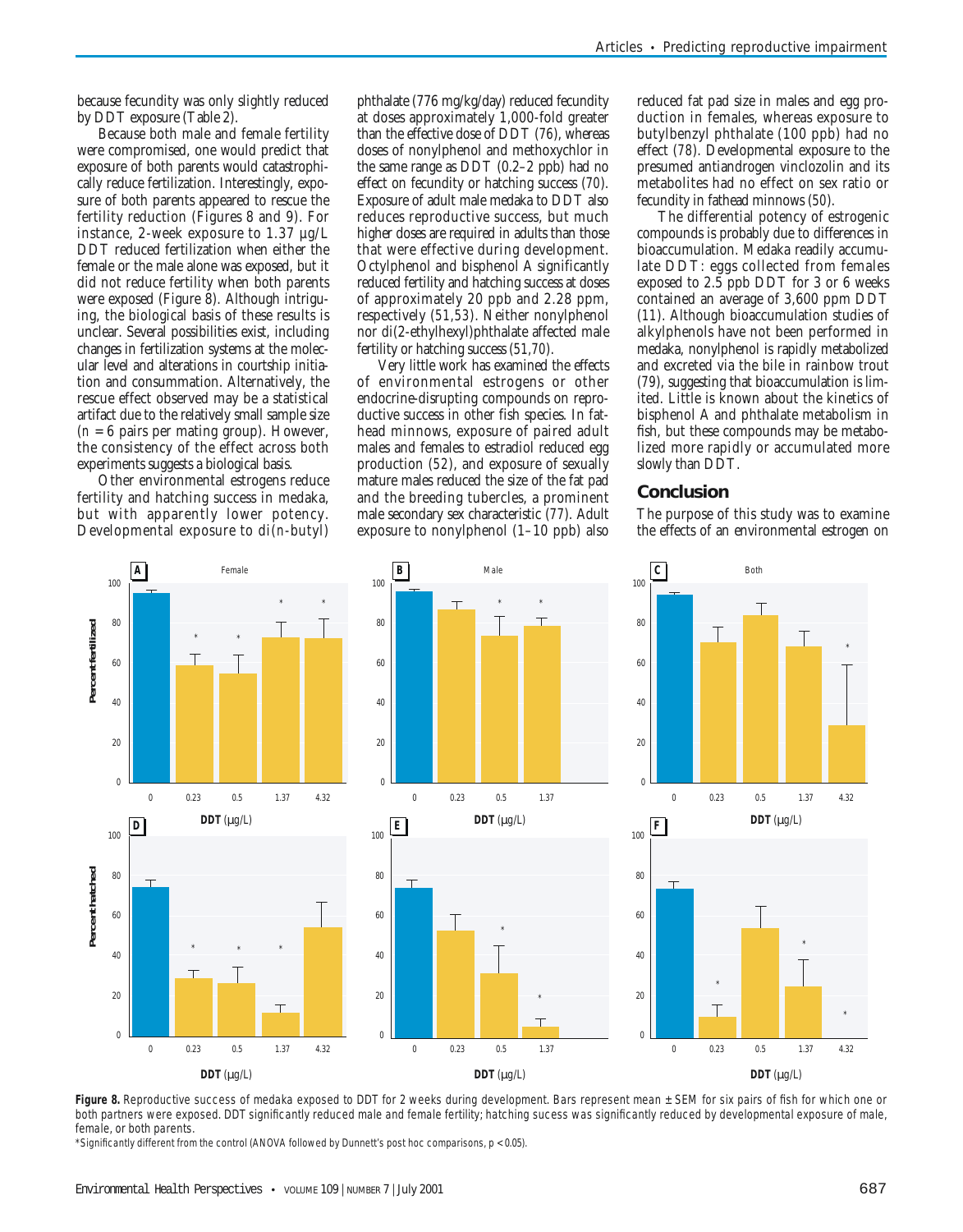individual fitness and to evaluate the effectiveness of VTG as a predictor of impaired reproduction in fish. Because a short-term developmental exposure to DDT feminized medaka and impaired reproductive function in the absence of abnormal VTG expression at any age, we suggest that VTG measurement cannot serve as the the definitive test for predicting reproductive impairment. VTG synthesis is an activational response to estrogen or environmental estrogen stimulation and disappears once the stimulus is removed. Therefore, absence of VTG expression can be a false negative if fish have not been recently exposed. However, because VTG expression is less sensitive to environmental estrogen action than gonadal

development and reproductive function, its presence in adult males can reasonably be interpreted as a signal that embryos produced in a similar environment may suffer organizational effects such as gonadal feminization and reduced fertility as adults.

#### **REFERENCES AND NOTES**

- 1. Arnold AP, Breedlove SM. Organizational and activational effects of sex steroids on brain and behavior: a reanalysis. Horm Behav 19:469–498 (1985).
- 2. Moore MC. Application of organization-activation theory to alternative male reproductive strategies: a review. Horm Behav 25:154–179 (1991).
- 3. Crain D, Spiteri I, Guillette L. The functional and structural observations of the neonatal reproductive system of alligators exposed in ovo to atrazine, 2,4-D, or estradiol. Toxicol Ind Health 15:180–185 (1999).
- 4. Howell WM, Black DA, Bortone SA. Abnormal expression

**Table 3.** Sensitivity of various physiologic parameters to estrogenic disruption by *o*,*p*'-DDT. Doses (µg/L) represent the lowest dose that caused significant alteration at any age.

|                      | 2-Week |        | 8-Week |                  |
|----------------------|--------|--------|--------|------------------|
| Parameter            | Male   | Female | Male   | Female           |
| VTG                  |        |        | 0.30   | 0.30             |
| Gonadal feminization | 4.32   |        | 1.94   | $-b$             |
| No. of eggs          |        | 1.37   | $-$ a  | $-$ <sup>a</sup> |
| Percent fertilized   | 0.50   | 0.23   | 0.30   | 0.30             |
| Percent hatched      | 0.23   | 0.23   | 0.30   | 0.30             |

Gonadal feminization refers to both ovotestis formation and complete feminization resulting in a female-skewed sex ratio. *<sup>a</sup>*No dose had an effect. *b*No change in ovarian structure.

of secondary sex characters in a population of mosquitofish, *Gambusia affinis holbrooki*: evidence for environmentally-induced masculinization. Copeia 4:676–681 (1980).

- 5. Guillette LJ Jr, Gross TS, Masson GR, Matter JM, Percival HF, Woodward AR. Developmental abnormalities of the gonad and abnormal sex hormone concentrations in juvenile alligators from contaminated and control lakes in Florida. Environ Health Perspect 102:680–688 (1994).
- Fry DM. Reproductive effects in birds exposed to pesticides and industrial chemicals. Environ Health Perspect 103(suppl 7):165–171 (1995).
- Gimeno S, Gerritsen A, Bowmer T, Komen H. Feminization of male carp. Nature 384:221–222 (1996).
- Gray MA, Metcalfe CD. Induction of testis-ova in Japanese medaka (*Oryzias latipes*) exposed to *p*-nonlyphenol. Environ Toxicol Chem 16:1082–1086 (1997).
- Gray MA, Niimi AJ, Metcalfe CD. Factors affecting the development of testis-ova in medaka, *Oryzias latipes*, exposed to octylphenol. Environ Toxicol Chem 18:1835–1842 (1999).
- 10. Edmunds JSG, McCarthy RA, Ramsdell JS. Permanent and functional male-to-female sex reversal in d-rR strain medaka (*Oryzias latipes*) following egg microinjection of *o,p*'-DDT. Environ Health Perspect 108:219–224 (2000).
- 11. Metcalfe TL, Metcalfe CD, Kiparissis Y, Niimi AJ, Foran CM, Benson WH. Gonadal development and endocrine responses in Japanese medaka (*Oryzias latipes*) exposed to  $o$ ,p'-DDT in water or through maternal transfer. Environ Toxicol Chem 19:1893–1900 (2000).
- 12. Munkittrick KR, Van Der Kraak GJ. Receiving water environmental effects associated with discharges from Ontario pulp mills. Pulp Pap Canada 95:57–59 (1994).
- 13. Bergeron J, Willingham E, Osborn C III, Rhen T, Crews D. Developmental synergism of steroidal estrogens in sex determination. Environ Health Perspect 107:93–97 (1999).
- 14. Willingham E, Crews D. Sex reversal effects of environmentally relevant xenobiotic concentrations on the red-eared



Figure 9. Reproductive success of medaka exposed to DDT for 8 weeks during development. Bars represent mean ± SEM for six pairs of fish for which one or both partners were exposed. DDT significantly reduced male and female fertility and catastrophically reduced hatching success, regardless of which parent was exposed. \*Significantly different from the control (ANOVA followed by Dunnett's post hoc comparisons, *p* < 0.05).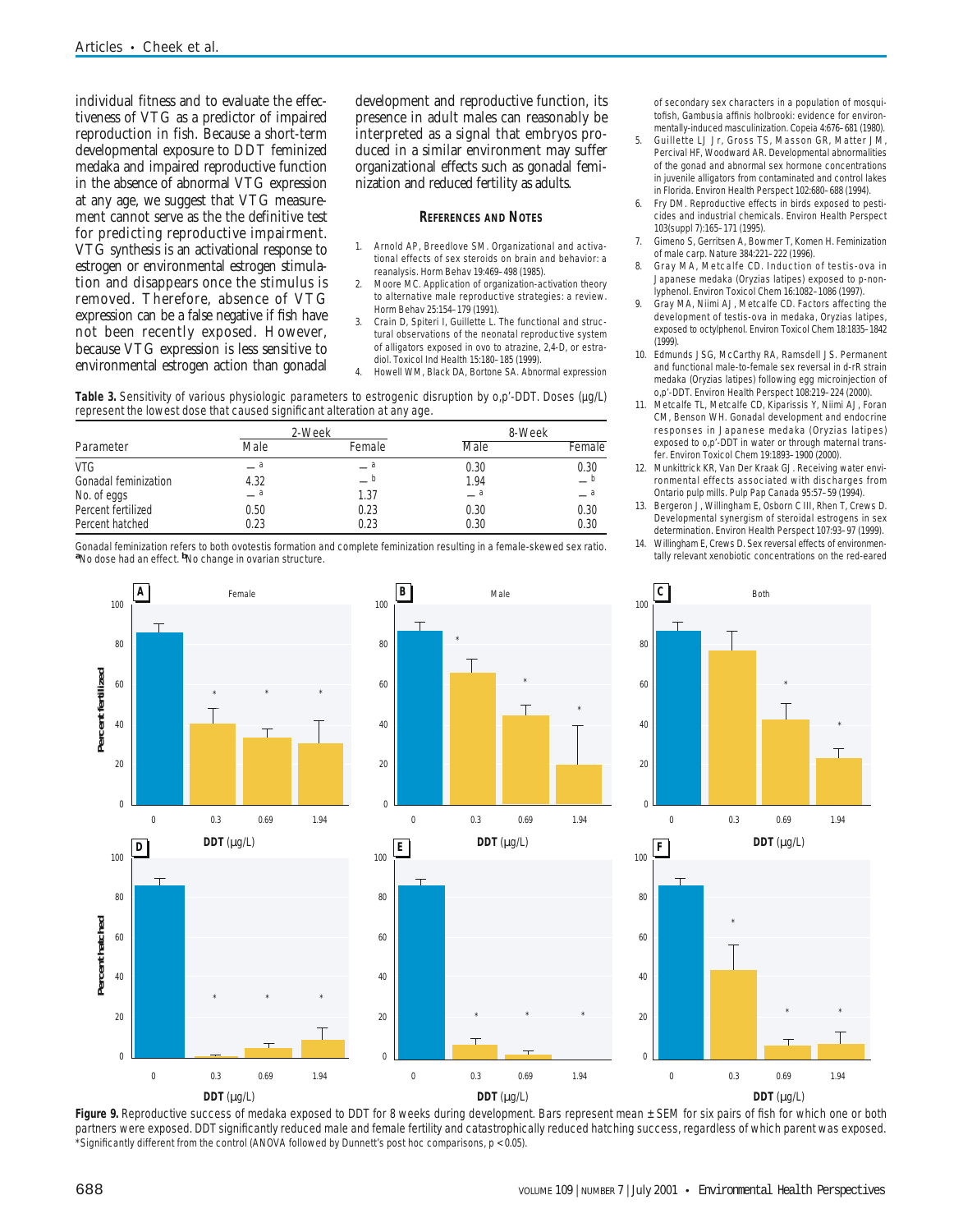slider turtle, a species with temperature dependent sex determination. Gen Comp Endocrinol 113:429–435 (1999).

- 15. Bergeron JM, Crews D, McLachlan JA. PCBs as environmental estrogens: turtle sex determination as a biomarker of environmental contamination. Envron Health Perspect 102:780–781 (1994).
- 16. Matter JM, Crain DA, Sills-McMurry C, Pickford DB, Rainwater TR, Reynolds KD, Rooney AA, Dickerson RL, Guillette LJ Jr. Effects of endocrine disrupting contaminants in reptiles: alligators. In: Principles and Processes for Evaluating Endocrine Disruption in Wildlife (Kendall R, Dickerson R, Giesy J, Suk W, eds). Pensacola, FL:SETAC Press, 1998;267–289.
- 17. Clark EJ, Norris DO, Jones RE. Interactions of gonadal steroids and pesticides (DDT, DDE) on gonaduct growth in larval tiger salamanders, *Ambystoma tigrinum*. Gen Comp Endocrinol 109:94–105 (1998).
- 18. Crain DA, Guillette LJ, Pickford DB, Percival HF, Woodward AR. Sex-steroid and thyroid hormone concentrations in juvenile alligators (*Alligator mississippiensis*) from contaminated and reference lakes in Florida, USA. Environ Toxicol Chem 17:446–452 (1998).
- 19. Folmar LC, Denslow ND, Rao V, Chow M, Crain DA, Enblom J, Marcino J, Guillette LJ Jr. Vitellogenin induction and reduced serum testosterone concentrations in feral male carp (*Cyprinus carpio*) captured near a major metropolitan sewage treatment plant. Environ Health Perspect 104:1096–1101(1996).
- 20. Guillette LJ, Woodward AR, Crain DA, Pickford DB, Rooney AA, Percival HF. Plasma steroid concentrations and male phallus size in juvenile alligators from seven Florida lakes. Gen Comp Endocrinol 116:356–372 (1999).
- 21. Guillette LJ Jr, Brock JW, Rooney AA, Woodward AR. Serum concentrations of various environmental contaminants and their relationship to sex steroid concentrations and phallus size in juvenile American alligators. Arch Environ Contam Toxicol 36:447–455 (1999).
- 22. Willingham E, Rhen T, Sakata J, Crews D. Embryonic treatment with xenobiotics disrupts steroid hormone profiles in hatchling red-eared slider turtles (*Trachemys scripta elegans*). Environ Health Perspect 108:329–332  $(2000)$
- 23. Spies R, Thomas P. Reproductive and endocrine status of female kelp bass from a contaminated site in the Southern California Bight and estrogen receptor binding of DDTs. In: Chemically Induced Alterations in Functional Development and Reproduction of Fishes (Rolland RR, Gilbertson M, Peterson RE, eds). Pensacola, FL:SETAC Press, 1997;113–134.
- 24. Munkittrick KR, Portt CB, Van Der Kraak GJ, Smith IR, Rokosh DA. Impact of bleached kraft mill effluent on population characteristics, liver MFO activity, and serum steroid levels of a Lake Superior white sucker (*Catostomus commersoni*) population. Can J Fish Aquat Sci 48:1371–1380 (1991).
- 25. Van Der Kraak GJ, Munkittrick KR, McMaster ME, Portt CB, Chang JP. Exposure to bleached kraft mill effluent disrupts the pituitary-gonadal axis of white sucker at multiple sites. Toxicol Appl Pharmacol 115:224–233 (1992).
- MacLatchy DL, Van Der Kraak GJ. The phytoestrogen β-sitosterol alters the reproductive endocrine status of goldfish. Toxicol Appl Pharmacol 134:305–312 (1995).
- 27. Munkittrick DR, McMaster ME, Portt CB, Van Der Kraak GJ, Smith IR, Dixon DG. Changes in maturity, plasma sex steroid levels, hepatic mixed function oxygenase activity, and the presence of external lesions in lake whitefish (*Coregonus clupeaformis*) exposed to bleached kraft mill effluent. Can J Fish Aquat Sci 49:1560–1569 (1992).
- 28. McMaster ME, Van Der Kraak GJ, Munkittrick KR. An epidemiological evaluation of the biochemical basis for steroid hormone depressions in fish exposed to industrial wastes. J Gt Lakes Res 22:153–171 (1996).
- 29. Munkittrick KR, Van Der Kraak GJ, McMaster ME, Portt CB. Response of hepatic MFO activity and plasma sex steroids to secondary treatment of bleached kraft pulp mill effluent and mill shutdown. Environ Toxicol Chem 11:1427–1439 (1992).
- 30. de Solla SR, Bishop CA, Van Der Kraak G, Brooks RJ. Impact of organochlorine contamination on levels of sex hormones and external morphology of common snapping turtles (*Chelydra serpentina serpentina*). Environ Health Perspect 106:253–260 (1998).
- 31. Van der Kraak GJ, Munkittrick KR, McMaster ME, Portt CB, Chang JP. Exposure to bleached kraft pulp mill effluent

disrupts the pituitary-gonadal axis of white sucker at multiple sites. Toxicol Appl Pharmacol 115:224–233 (1992).

- 32. Harries JE, Sheahan DA, Jobling S, Matthiessen P, Neall P, Sumpter JP, Tylor T, Zaman N. Estrogenic activity in five United Kingdom rivers detected by measurement of vitellogenesis in caged male trout. Environ Toxicol Chem 16:534–542 (1997).
- 33. Jobling S, Nolan M, Tyler CR, Brighty G, Sumpter JP. Widespread sexual disruption in wild fish. Environ Sci Technol 32:2498–2506 (1998).
- 34. Allen Y, Scott A, Matthiessen P, Haworth S, Thain J, Feist S. Survery of estrogenic activity in United Kingdom estuarine and coastal waters and its effects on gonadal development of the flounder *Platichthys flesus*. Environ Toxicol Chem 18:1791–1800 (1999).
- 35. Allen Y, Matthiessen P, Scott A, Haworth S, Feist S, Thain J. The extent of oestrogenic contamination in the UK estuarine and marine environments–further surveys of flounder. Sci Total Environ 233:5–20 (1999).
- 36. Hashimoto S, Bessho H, Hara A, Nakamura M, Iguchi T, Fugita K. Elevated serum vitellogenin levels and gonadal abnormalities in wild male flounder (*Pleuronectes yokohamae*). Mar Environ Res 49:37–53 (2000).
- 37. Oberdorster E, Cheek AO. Gender benders at the beach: endocrine disruption in marine and estuarine organisms. Environ Toxicol Chem 20:23–36 (2001).
- 38. Cheek AO, Vonier PM, Oberdörster E, Burow BC, McLachlan JA. Environmental signaling: a biological context for endocrine disruption. Environ Health Perspect 106(suppl 1):5–10 (1998).
- 39. Kime DE. Endocrine Disruption in Fish. Norwell, MA:Kluwer Academic Publishers, 1998.
- 40. Sumpter JP, Jobling S. Vitellogenesis as a biomarker for estrogenic contamination of the aquatic environment. Environ Health Perspect 103(suppl 7):173–178 (1995).
- 41. Specker J, Sullivan C. Vitellogenesis in fishes: status and perspectives. In: Perspectives in Comparative Endocrinology (Davey K, Peter R, Tobe S, eds). Ottawa, Ontario, Canada:National Research Council of Canada, 1994;304–315.
- 42. Wallace RA, Selman K. Cellular and dynamic aspects of oocyte growth in teleosts. Am Zool 21:325–343 (1981).
- 43. Sumpter JP. Xenoendocrine disrupters—environmental impacts. Toxicol Lett 102–103:337–342 (1998).
- 44. Pelissero C, Flouriot G, Foucher JL, Bennetau B, Dunogues J, LeGac F, Sumpter JP. Vitellogenin synthesis in cultured hepatocytes; an in vitro test for the estrogenic potency of chemicals. J Steroid Biochem Mol Biol 44:263–272 (1993).
- 45. White R, Jobling S, Hoare SA, Sumpter JP, Parker MG. Environmentally persistent alkylphenolic compounds are estrogenic. Endocrinology 135:175–182 (1994).
- 46. Flouriot G, Pakdel F, Ducouret B, Valotaire Y. Influence of xenobiotics on rainbow trout liver estrogen receptor and vitellogenin gene expression. J Mol Endocrinol 15:143–151 (1995).
- 47. Jobling S, Sheahan D, Osborne JA, Matthiessen P, Sumpter JP. Inhibition of testicular growth in rainbow trout (*Oncorhynchus mykiss*) exposed to estrogenic alkylphenolic chemicals. Environ Toxicol Chem 15:194–202 (1996).
- 48. Ashfield L, Pottinger T, Sumpter J. Exposure of female juvenile rainbow trout to alkylphenolic compounds results in modifications to growth and ovosomatic index. Environ Toxicol Chem 17:679–686 (1998).
- 49. Carlson DB, Curtis LR, Williams DE. Salmonid sexual development is not consistently altered by embryonic expsoure to endocrine-active chemicals. Environ Health Perspect 108:249–255 (2000).
- 50. Makynen E, Kahl M, Jensen K, Tietge J, Wells K, Van Der Kraak G, Ankley G. Effects of the mammalian antiandrogen vinclozolin on development and reproduction of the fathead minnow (*Pimephales promelas*). Aquat Toxicol 48:461–475 (2000).
- 51. Shioda T, Wakabayashi M. Effect of certain chemical on the reproduction of medaka (*Oryzias latipes*). Chemosphere 40:239–243 (2000).
- Kramer V, Miles-Richardson S, Pierens S, Giesy J. Reproductive impairment and induction of alkaline-labile phosphate, a biomarker of estrogen exposure, in fathead minnows (*Pimephales promelas*) exposed to waterborne 17β-estradiol. Aquat Toxicol 40:335–360 (1998).
- 53. Gronen S, Denslow N, Manning S, Barnes S, Barnes D, Brouwer M. Serum vitellogenin levels and reproductive impairment of male Japanese medaka (*Oryzias latipes*)

exposed to 4-*tert*-octylphenol. Environ Health Perspect 107:385–390 (1999).

- 54. Yamamoto T, Matsuda N. Effects of estradiol, stilbestrol, and some alkyl-carbonyl androstanes upon sex differentiation in the medaka, *Oryzias latipes*. Gen Comp Endocrinol 3:101–110 (1963).
- 55. Simonich SL, Hites RA. Global distribution of persistent organochlorine compounds. Science 269:1851–1854 (1995).
- 56. Palmer BD, Huth LK, Pieto DL, Selcer KW. Vitellogenin as a biomarker of xenobiotic estrogens in an amphibian model system. Environ Toxicol Chem 17:30–36 (1998).
- 57. Palmer BD, Palmer SK. Vitellogenin induction by xenobiotic estrogens in the red-eared turtle and African clawed frog. Environ Health Perspect 103(suppl 4):19–25 (1995).
- Fry DM, Toone CK. DDT-induced feminization of gull embryos. Science 213:922–924 (1981).
- 59. Soto AM, Chung KL, Sonnenschein C. The pesticides endosulfan, toxaphene, and dieldrin have estrogenic effects on human estrogen-sensitive cells. Environ Health Perspect 102:380–383 (1994).
- 60. Yamamoto T. Sex differentiation. In: Fish Physiology, Vol 3 (Hoar WS, Randall DJ, eds). New York:Academic Press, 1969;117–175.
- 61. Walker W, Overstreet R, Manning C, Hawkins W. Small aquarium fishes as models for environmental carcinnogenesis: exposure methodology. J Appl Toxicol 5:255–260 (1985).
- 62. Denslow N, Chow M, Folmar L, Bonomelli S, Heppell S, Sullivan C. Development of antibodies to teleost vitellogenins: potential biomarkers for environmental estrogens. In: Environmental Toxicology and Risk Assessment: Biomarkers and Risk Assessment, Vol 5 (Bengston DA, Henshel DS, eds). Philadelphia:American Society for Testing and Materials, 1996.
- 63. Grier HJ. Cellular organization of the testis and spermatogenesis in fishes. Am Zool 21:345–357 (1981).
- 64. Denison MS, Chambers JE, Yarbrough JD. Persistent vitellogenin-like protein and binding of DDT in the serum of insecticide-resistant mosquitofish (*Gambusia affinis*). Comp Biochem Physiol 69C:113–116 (1981).
- 65. Donohoe R, Curtis L. Estrogenic activity of chlordecone, *o,p*'-DDT, and *o,p*'-DDE in juvenile rainbow trout: induction of vitellogenesis and interaction with hepatic estrogen binding sites. Aquat Toxicol 36:31–52 (1996).
- Nimrod AC, Benson WH. Estrogenic responses to xenobiotics in channel catfish (*Ictalurus punctatus*). Mar Environ Res 42:155–160 (1996).
- 67. Thomas P, Smith J. Binding of xenobiotics to the estrogen receptor of spotted seatrout: a screening assay for potential estrogenic effects. Mar Environ Res 35:147–151 (1993).
- 68. Crews D, Willingham E, Skipper J. Endocrine disruptors: present issues, future problems. Q Rev Biol 75:243–260 (2000).
- 69. Metcalfe C, Gray M, Metcalfe T. Induction of testis-ova in medaka by exposure to estrogenic compounds [Abstract]. In: 18th Annual Meeting of SETAC, San Francisco, CA, 16–20 November 1997. Pensacola, FL:Society of Environmental Toxicology and Chemistry, 1997;137.
- 70. Nimrod A, Benson W. Reproduction and development in Japanese medaka following an early life stage exposure to xenoestrogens. Aquat Toxicol 44:141–156 (1998).
- 71. Wester P, Canton J. Histopathological study of *Oryzias latipes* (medaka) after long-term β-haxachlorocyclohexane exposure. Aquat Toxicol 9:21–45 (1986).
- 72. Vodicnik M, Peterson R. The enhancing effect of spawning on elimination of a persistent polychlorinated biphenyl from female yellow perch. Fundam Appl Toxicol 5:770–776 (1985).
- 73. Monod G. Egg mortality of Lake Geneva charr (*Salvelinus alpinus* L) contaminated by PCB and DDT derivatives. Bull Environ Contam Toxicol 35:531–536 (1985).
- 74. Miller M, Amrhein J. Maternal transfer of organochlorine compounds in Lake Superior siscowet (*Salvelinus namaycush siscowet*) to their eggs. Bull Environ Contam Toxicol 55:96–103 (1995).
- 75. Guiney PD Melancon MJ Jr, Lech JJ, Petersen RE. Effects of egg and sperm maturation and spawning on the distribution and elimination of a polychlorinated biphenyl in rainbow trout (*Salmo gairdneri*). Toxicol Appl Pharmacol 47:261–272 (1979).
- 76. Cooper K, Patyna S. A multi-generation assay evaluating phthalates in Japanese medaka (*Oryzias latipes*) and